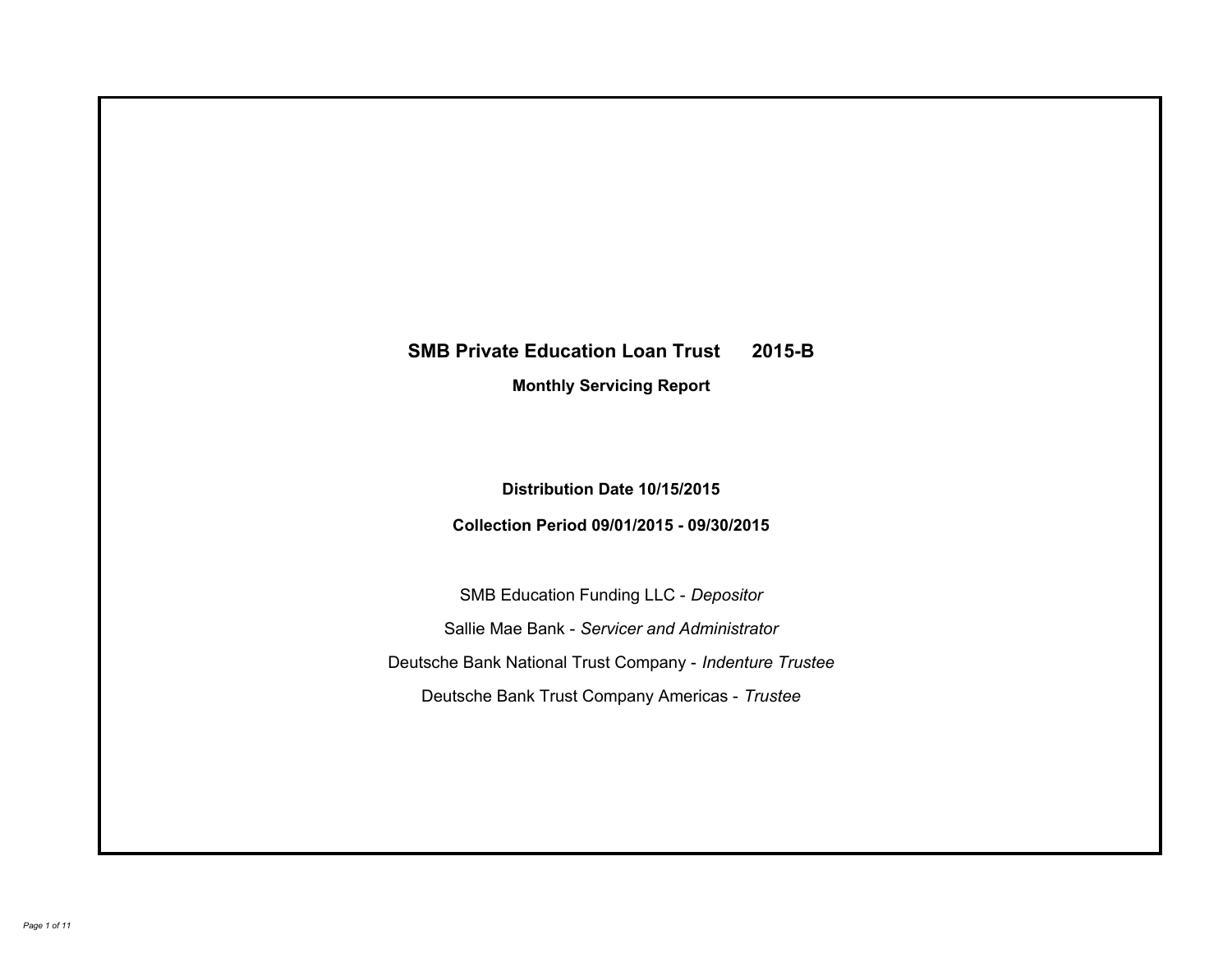A

| <b>Student Loan Portfolio Characteristics</b> |                                                 | <b>Settlement Date</b><br>07/30/2015 | 08/31/2015       | 09/30/2015       |
|-----------------------------------------------|-------------------------------------------------|--------------------------------------|------------------|------------------|
| <b>Principal Balance</b>                      |                                                 | \$700,964,388.29                     | \$696,368,475.22 | \$692,306,055.61 |
| Interest to be Capitalized Balance            |                                                 | 42,430,107.89                        | 44,599,924.27    | 46,441,106.29    |
| Pool Balance                                  |                                                 | \$743,394,496.18                     | \$740,968,399.49 | \$738,747,161.90 |
| Weighted Average Coupon (WAC)                 |                                                 | 8.18%                                | 8.19%            | 8.19%            |
| Weighted Average Remaining Term               |                                                 | 128.84                               | 128.59           | 128.59           |
| Number of Loans                               |                                                 | 63,899                               | 63,814           | 63,625           |
| Number of Borrowers                           |                                                 | 43,918                               | 42,811           | 42,688           |
| Pool Factor                                   |                                                 |                                      | 0.996736461      | 0.993748495      |
|                                               | Since Issued Total Constant Prepayment Rate (1) |                                      | 3.99%            | 3.89%            |
| <b>Debt Securities</b>                        | Cusip/Isin                                      | 09/15/2015                           |                  | 10/15/2015       |
| A1                                            | 78448QAA6                                       | \$208,373,959.83                     |                  | \$203,324,460.96 |
| A <sub>2</sub> A                              | 78448QAB4                                       | \$192,000,000.00                     |                  | \$192,000,000.00 |
| A2B                                           | 78448QAC2                                       | \$90,000,000.00                      |                  | \$90,000,000.00  |
| A <sub>3</sub>                                | 78448QAD0                                       | \$75,000,000.00                      |                  | \$75,000,000.00  |
| B                                             | 78448QAE8                                       | \$70,000,000.00                      |                  | \$70,000,000.00  |
| C                                             | 78448QAF5                                       | \$50,000,000.00                      |                  | \$50,000,000.00  |
|                                               |                                                 |                                      |                  |                  |
| <b>Certificates</b>                           | <b>Cusip/Isin</b>                               | 09/15/2015                           |                  | 10/15/2015       |
| Residual                                      | 78448Q108                                       | \$100,000.00                         |                  | \$100,000.00     |
|                                               |                                                 |                                      |                  |                  |
| <b>Account Balances</b>                       |                                                 | 09/15/2015                           |                  | 10/15/2015       |
| Reserve Account Balance                       |                                                 | \$1,896,081.00                       |                  | \$1,896,081.00   |
| <b>Asset / Liability</b>                      |                                                 | 09/15/2015                           |                  | 10/15/2015       |
| Overcollateralization Percentage              |                                                 | 7.50%                                |                  | 7.91%            |
| Specified Overcollateralization Amount        |                                                 | \$222,290,519.85                     |                  | \$221,624,148.57 |
| <b>Actual Overcollateralization Amount</b>    |                                                 | \$55,594,439.66                      |                  | \$58,422,700.94  |

(1) Since Issued Total CPR calculations found in monthly servicing reports issued on or prior to September 15, 2015 originally included loans that were removed from the pool by the sponsor because they became ineligible for the pool between the cut-off date and settlement date. On October 5, 2015, Since Issued Total CPR calculations were revised to exclude these loans and all prior monthly servicing reports were restated. For additional information, see 'Since Issued CPR Methodology' found on page 11 of this report.

C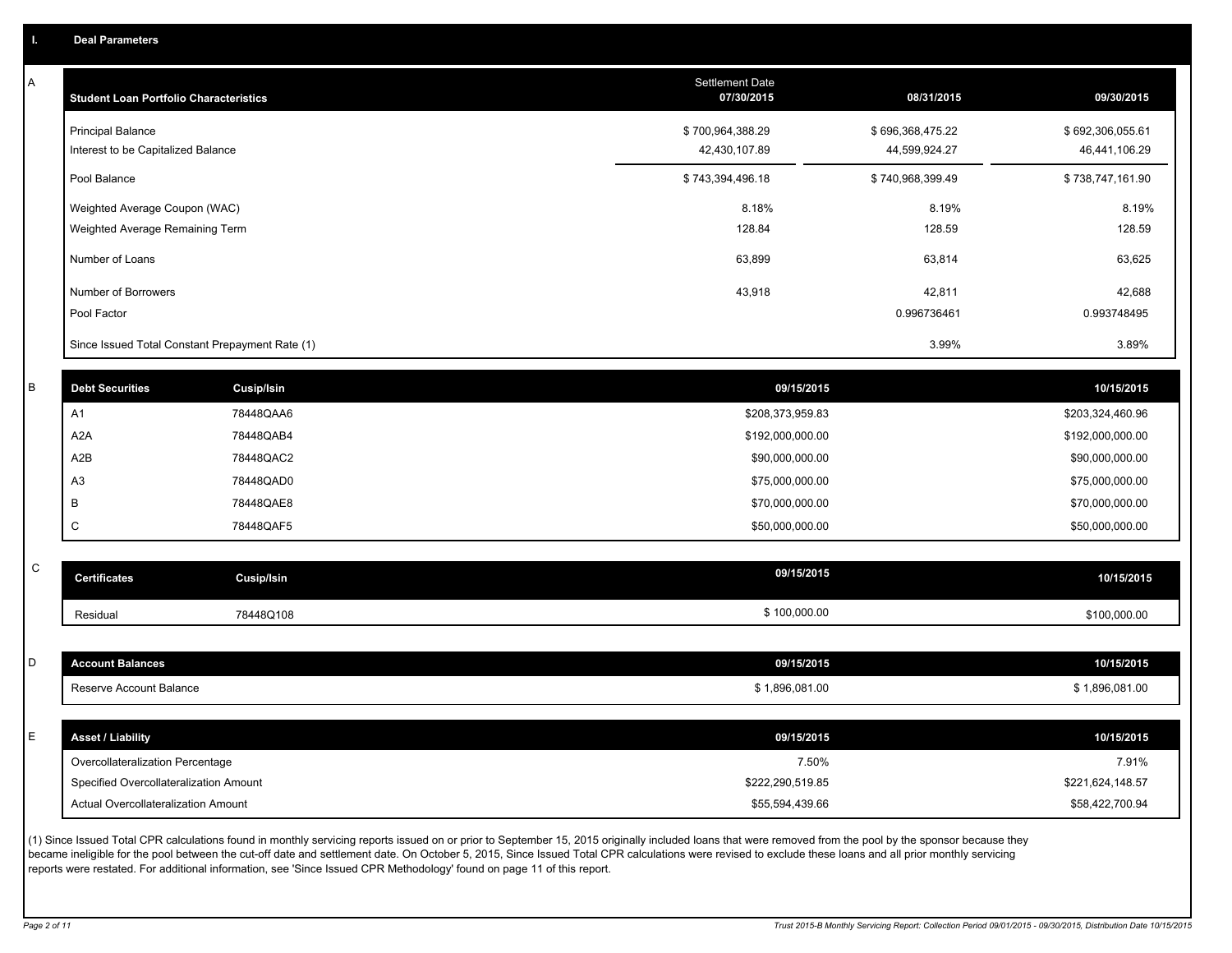## **II. 2015-B Trust Activity 09/01/2015 through 09/30/2015**

| <b>Borrower Principal</b><br>4,509,711.50<br><b>Consolidation Activity Principal</b><br>0.00<br>Seller Principal Reimbursement<br>21,500.37<br>Servicer Principal Reimbursement<br>0.00<br>0.00<br>Delinquent Principal Purchases by Servicer<br>0.00<br><b>Other Principal Deposits</b><br>\$4,531,211.87<br><b>Total Principal Receipts</b><br>B<br><b>Student Loan Interest Receipts</b><br>2,259,658.62<br>Borrower Interest<br>0.00<br><b>Consolidation Activity Interest</b><br>3,679.42<br>Seller Interest Reimbursement<br>0.00<br>Servicer Interest Reimbursement<br>0.00<br>Delinquent Interest Purchases by Servicer<br>Other Interest Deposits<br>0.00<br>\$2,263,338.04<br><b>Total Interest Receipts</b><br>C<br><b>Recoveries on Realized Losses</b><br>\$0.00<br>D<br><b>Investment Income</b><br>\$2,006.30<br>Ε<br><b>Funds Borrowed from Next Collection Period</b><br>\$0.00<br>F<br>\$0.00<br><b>Funds Repaid from Prior Collection Period</b><br>G<br>\$0.00<br>Loan Sale or Purchase Proceeds<br>\$0.00<br>н<br>Initial Deposits to Distribution Account<br>\$0.00<br><b>Excess Transferred from Other Accounts</b><br><b>Borrower Benefit Reimbursements</b><br>\$0.00<br>J<br>\$0.00<br>Κ<br><b>Other Deposits</b><br><b>Other Fees Collected</b><br>L<br>\$0.00<br>М<br><b>AVAILABLE FUNDS</b><br>\$6,796,556.21<br>N<br>Non-Cash Principal Activity During Collection Period<br>\$468,792.26<br>O<br>Aggregate Purchased Amounts by the Depositor, Servicer or Seller<br>\$0.00<br>P<br>\$0.00<br>Aggregate Loan Substitutions | Α | <b>Student Loan Principal Receipts</b> |  |
|-----------------------------------------------------------------------------------------------------------------------------------------------------------------------------------------------------------------------------------------------------------------------------------------------------------------------------------------------------------------------------------------------------------------------------------------------------------------------------------------------------------------------------------------------------------------------------------------------------------------------------------------------------------------------------------------------------------------------------------------------------------------------------------------------------------------------------------------------------------------------------------------------------------------------------------------------------------------------------------------------------------------------------------------------------------------------------------------------------------------------------------------------------------------------------------------------------------------------------------------------------------------------------------------------------------------------------------------------------------------------------------------------------------------------------------------------------------------------------------------------------------------------------------------------------------|---|----------------------------------------|--|
|                                                                                                                                                                                                                                                                                                                                                                                                                                                                                                                                                                                                                                                                                                                                                                                                                                                                                                                                                                                                                                                                                                                                                                                                                                                                                                                                                                                                                                                                                                                                                           |   |                                        |  |
|                                                                                                                                                                                                                                                                                                                                                                                                                                                                                                                                                                                                                                                                                                                                                                                                                                                                                                                                                                                                                                                                                                                                                                                                                                                                                                                                                                                                                                                                                                                                                           |   |                                        |  |
|                                                                                                                                                                                                                                                                                                                                                                                                                                                                                                                                                                                                                                                                                                                                                                                                                                                                                                                                                                                                                                                                                                                                                                                                                                                                                                                                                                                                                                                                                                                                                           |   |                                        |  |
|                                                                                                                                                                                                                                                                                                                                                                                                                                                                                                                                                                                                                                                                                                                                                                                                                                                                                                                                                                                                                                                                                                                                                                                                                                                                                                                                                                                                                                                                                                                                                           |   |                                        |  |
|                                                                                                                                                                                                                                                                                                                                                                                                                                                                                                                                                                                                                                                                                                                                                                                                                                                                                                                                                                                                                                                                                                                                                                                                                                                                                                                                                                                                                                                                                                                                                           |   |                                        |  |
|                                                                                                                                                                                                                                                                                                                                                                                                                                                                                                                                                                                                                                                                                                                                                                                                                                                                                                                                                                                                                                                                                                                                                                                                                                                                                                                                                                                                                                                                                                                                                           |   |                                        |  |
|                                                                                                                                                                                                                                                                                                                                                                                                                                                                                                                                                                                                                                                                                                                                                                                                                                                                                                                                                                                                                                                                                                                                                                                                                                                                                                                                                                                                                                                                                                                                                           |   |                                        |  |
|                                                                                                                                                                                                                                                                                                                                                                                                                                                                                                                                                                                                                                                                                                                                                                                                                                                                                                                                                                                                                                                                                                                                                                                                                                                                                                                                                                                                                                                                                                                                                           |   |                                        |  |
|                                                                                                                                                                                                                                                                                                                                                                                                                                                                                                                                                                                                                                                                                                                                                                                                                                                                                                                                                                                                                                                                                                                                                                                                                                                                                                                                                                                                                                                                                                                                                           |   |                                        |  |
|                                                                                                                                                                                                                                                                                                                                                                                                                                                                                                                                                                                                                                                                                                                                                                                                                                                                                                                                                                                                                                                                                                                                                                                                                                                                                                                                                                                                                                                                                                                                                           |   |                                        |  |
|                                                                                                                                                                                                                                                                                                                                                                                                                                                                                                                                                                                                                                                                                                                                                                                                                                                                                                                                                                                                                                                                                                                                                                                                                                                                                                                                                                                                                                                                                                                                                           |   |                                        |  |
|                                                                                                                                                                                                                                                                                                                                                                                                                                                                                                                                                                                                                                                                                                                                                                                                                                                                                                                                                                                                                                                                                                                                                                                                                                                                                                                                                                                                                                                                                                                                                           |   |                                        |  |
|                                                                                                                                                                                                                                                                                                                                                                                                                                                                                                                                                                                                                                                                                                                                                                                                                                                                                                                                                                                                                                                                                                                                                                                                                                                                                                                                                                                                                                                                                                                                                           |   |                                        |  |
|                                                                                                                                                                                                                                                                                                                                                                                                                                                                                                                                                                                                                                                                                                                                                                                                                                                                                                                                                                                                                                                                                                                                                                                                                                                                                                                                                                                                                                                                                                                                                           |   |                                        |  |
|                                                                                                                                                                                                                                                                                                                                                                                                                                                                                                                                                                                                                                                                                                                                                                                                                                                                                                                                                                                                                                                                                                                                                                                                                                                                                                                                                                                                                                                                                                                                                           |   |                                        |  |
|                                                                                                                                                                                                                                                                                                                                                                                                                                                                                                                                                                                                                                                                                                                                                                                                                                                                                                                                                                                                                                                                                                                                                                                                                                                                                                                                                                                                                                                                                                                                                           |   |                                        |  |
|                                                                                                                                                                                                                                                                                                                                                                                                                                                                                                                                                                                                                                                                                                                                                                                                                                                                                                                                                                                                                                                                                                                                                                                                                                                                                                                                                                                                                                                                                                                                                           |   |                                        |  |
|                                                                                                                                                                                                                                                                                                                                                                                                                                                                                                                                                                                                                                                                                                                                                                                                                                                                                                                                                                                                                                                                                                                                                                                                                                                                                                                                                                                                                                                                                                                                                           |   |                                        |  |
|                                                                                                                                                                                                                                                                                                                                                                                                                                                                                                                                                                                                                                                                                                                                                                                                                                                                                                                                                                                                                                                                                                                                                                                                                                                                                                                                                                                                                                                                                                                                                           |   |                                        |  |
|                                                                                                                                                                                                                                                                                                                                                                                                                                                                                                                                                                                                                                                                                                                                                                                                                                                                                                                                                                                                                                                                                                                                                                                                                                                                                                                                                                                                                                                                                                                                                           |   |                                        |  |
|                                                                                                                                                                                                                                                                                                                                                                                                                                                                                                                                                                                                                                                                                                                                                                                                                                                                                                                                                                                                                                                                                                                                                                                                                                                                                                                                                                                                                                                                                                                                                           |   |                                        |  |
|                                                                                                                                                                                                                                                                                                                                                                                                                                                                                                                                                                                                                                                                                                                                                                                                                                                                                                                                                                                                                                                                                                                                                                                                                                                                                                                                                                                                                                                                                                                                                           |   |                                        |  |
|                                                                                                                                                                                                                                                                                                                                                                                                                                                                                                                                                                                                                                                                                                                                                                                                                                                                                                                                                                                                                                                                                                                                                                                                                                                                                                                                                                                                                                                                                                                                                           |   |                                        |  |
|                                                                                                                                                                                                                                                                                                                                                                                                                                                                                                                                                                                                                                                                                                                                                                                                                                                                                                                                                                                                                                                                                                                                                                                                                                                                                                                                                                                                                                                                                                                                                           |   |                                        |  |
|                                                                                                                                                                                                                                                                                                                                                                                                                                                                                                                                                                                                                                                                                                                                                                                                                                                                                                                                                                                                                                                                                                                                                                                                                                                                                                                                                                                                                                                                                                                                                           |   |                                        |  |
|                                                                                                                                                                                                                                                                                                                                                                                                                                                                                                                                                                                                                                                                                                                                                                                                                                                                                                                                                                                                                                                                                                                                                                                                                                                                                                                                                                                                                                                                                                                                                           |   |                                        |  |
|                                                                                                                                                                                                                                                                                                                                                                                                                                                                                                                                                                                                                                                                                                                                                                                                                                                                                                                                                                                                                                                                                                                                                                                                                                                                                                                                                                                                                                                                                                                                                           |   |                                        |  |
|                                                                                                                                                                                                                                                                                                                                                                                                                                                                                                                                                                                                                                                                                                                                                                                                                                                                                                                                                                                                                                                                                                                                                                                                                                                                                                                                                                                                                                                                                                                                                           |   |                                        |  |
|                                                                                                                                                                                                                                                                                                                                                                                                                                                                                                                                                                                                                                                                                                                                                                                                                                                                                                                                                                                                                                                                                                                                                                                                                                                                                                                                                                                                                                                                                                                                                           |   |                                        |  |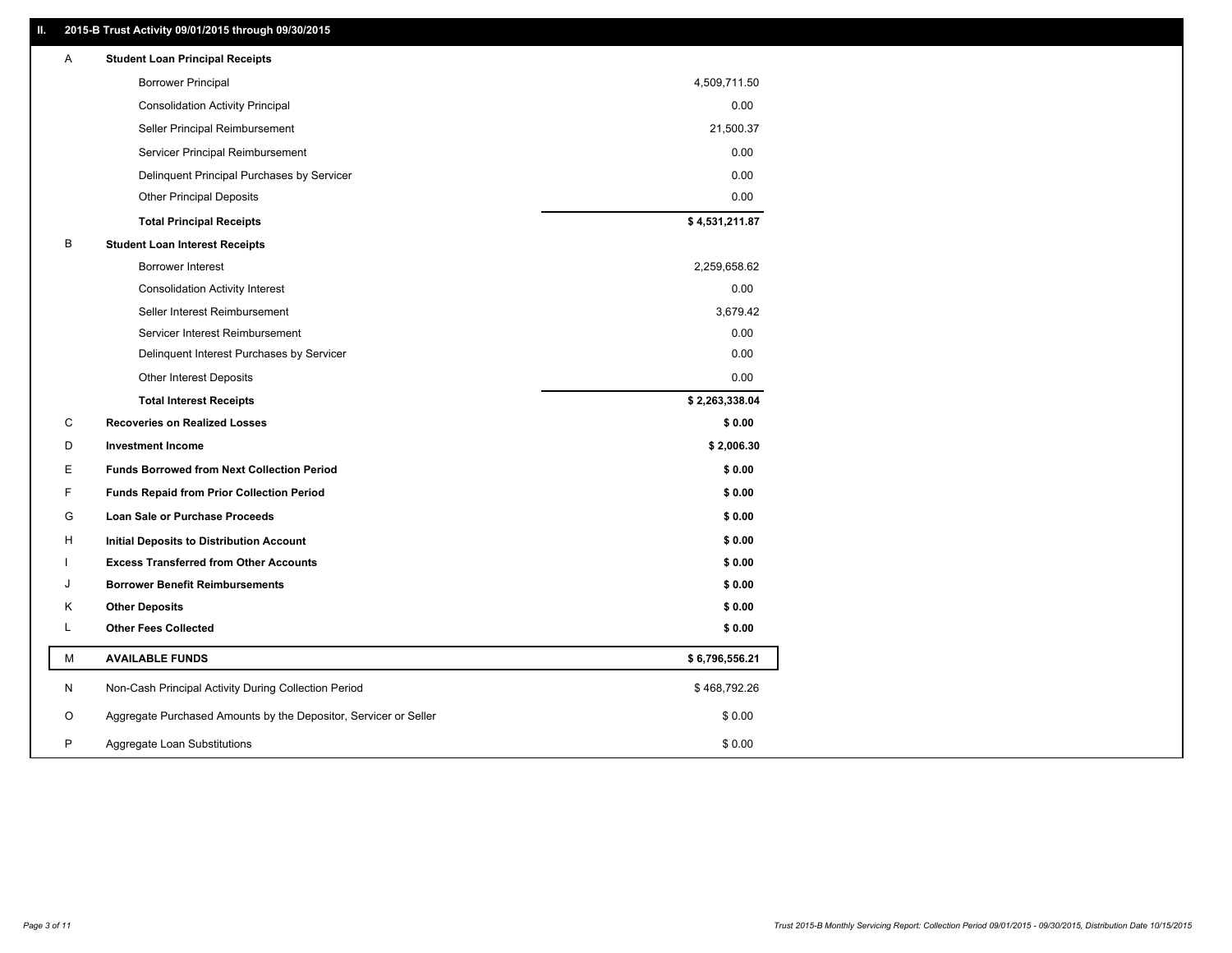|                   |                       |                          |             |                  | <b>Loans by Repayment Status</b> |                            |                          |                |                  |                |                            |
|-------------------|-----------------------|--------------------------|-------------|------------------|----------------------------------|----------------------------|--------------------------|----------------|------------------|----------------|----------------------------|
|                   |                       |                          |             | 09/30/2015       |                                  |                            |                          |                | 08/31/2015       |                |                            |
|                   |                       | <b>Wtd Avg</b><br>Coupon | # Loans     | Principal        | % of Principal                   | % of Loans in<br>Repay (1) | <b>Wtd Avg</b><br>Coupon | # Loans        | Principal        | % of Principal | % of Loans in<br>Repay (1) |
| INTERIM:          | IN SCHOOL             | 8.77%                    | 14,738      | \$158,395,122.49 | 22.879%                          | $-$ %                      | 8.76%                    | 15,006         | \$161,581,747.52 | 23.203%        | $-$ %                      |
|                   | <b>GRACE</b>          | 8.51%                    | 5,616       | \$60,658,872.95  | 8.762%                           | $-$ %                      | 8.53%                    | 5,533          | \$59,237,308.31  | 8.507%         | $-$ %                      |
|                   | <b>DEFERMENT</b>      | 8.69%                    | 1,714       | \$16,516,372.66  | 2.386%                           | $-$ %                      | 8.78%                    | 1,448          | \$13,629,091.02  | 1.957%         | $-$ %                      |
| <b>REPAYMENT:</b> | <b>CURRENT</b>        | 7.86%                    | 39,651      | \$434,821,566.31 | 62.808%                          | 95.202%                    | 7.87%                    | 40,221         | \$441,727,064.41 | 63.433%        | 95.628%                    |
|                   | 31-60 DAYS DELINQUENT | 8.94%                    | 527         | \$5,339,726.96   | 0.771%                           | 1.169%                     | 9.04%                    | 469            | \$4,509,694.23   | 0.648%         | 0.976%                     |
|                   | 61-90 DAYS DELINQUENT | 9.35%                    | 174         | \$1,624,531.70   | 0.235%                           | 0.356%                     | 5.84%                    | $\overline{2}$ | \$14,923.79      | 0.002%         | 0.003%                     |
|                   | > 90 DAYS DELINQUENT  | 0.00%                    | $\mathbf 0$ | \$0.00           | 0.000%                           | $-$ %                      | 9.51%                    | $\overline{2}$ | \$28,924.00      | 0.004%         | 0.006%                     |
|                   | FORBEARANCE           | 8.46%                    | 1,205       | \$14,949,862.54  | 2.159%                           | 3.273%                     | 8.32%                    | 1,133          | \$15,639,721.94  | 2.246%         | 3.386%                     |
| <b>TOTAL</b>      |                       |                          | 63,625      | \$692,306,055.61 | 100.00%                          | 100.00%                    |                          | 63,814         | \$696,368,475.22 | 100.00%        | 100.00%                    |

Percentages may not total 100% due to rounding  $^\star$ 

1 Loans classified in "Repayment" include any loan for which interim interest only, \$25 fixed payments or full principal and interest payments are due.

|                |                                                                                                   |                          |             |                  | <b>Loans by Borrower Status</b> |                                |                          |                |                  |                |                                |
|----------------|---------------------------------------------------------------------------------------------------|--------------------------|-------------|------------------|---------------------------------|--------------------------------|--------------------------|----------------|------------------|----------------|--------------------------------|
|                |                                                                                                   |                          |             | 09/30/2015       |                                 |                                |                          |                | 08/31/2015       |                |                                |
|                |                                                                                                   | <b>Wtd Avg</b><br>Coupon | # Loans     | Principal        | % of Principal                  | % of Loans in<br>P&I Repay (2) | <b>Wtd Avg</b><br>Coupon | # Loans        | Principal        | % of Principal | % of Loans in<br>P&I Repay (2) |
| INTERIM:       | IN SCHOOL                                                                                         | 8.30%                    | 29,814      | \$348,630,402.41 | 50.358%                         | $-$ %                          | 8.29%                    | 30,425         | \$356,499,179.49 | 51.194%        | $-$ %                          |
|                | GRACE                                                                                             | 7.98%                    | 10,952      | \$129,076,782.31 | 18.644%                         | $-$ %                          | 7.98%                    | 10,716         | \$125,550,654.87 | 18.029%        | $-$ %                          |
|                | <b>DEFERMENT</b>                                                                                  | 8.35%                    | 3,256       | \$31,386,179.27  | 4.534%                          | $-$ %                          | 8.43%                    | 2,666          | \$25,386,514.17  | 3.646%         | $-$ %                          |
| P&I REPAYMENT: | <b>CURRENT</b>                                                                                    | 8.03%                    | 17,815      | \$162,426,578.89 | 23.462%                         | 88.655%                        | 8.05%                    | 18,500         | \$169,630,636.14 | 24.359%        | 89.784%                        |
|                | 31-60 DAYS DELINQUENT                                                                             | 9.03%                    | 440         | \$4,454,416.34   | 0.643%                          | 2.431%                         | 9.20%                    | 371            | \$3,630,268.90   | 0.521%         | 1.921%                         |
|                | 61-90 DAYS DELINQUENT                                                                             | 9.45%                    | 143         | \$1,381,833.85   | 0.200%                          | 0.754%                         | 9.88%                    | -1             | \$2,575.71       | 0.000%         | 0.001%                         |
|                | > 90 DAYS DELINQUENT                                                                              | $0.00\%$                 | $\mathbf 0$ | \$0.00           | 0.000%                          | $-$ %                          | 9.51%                    | $\overline{2}$ | \$28,924.00      | 0.004%         | 0.015%                         |
|                | FORBEARANCE                                                                                       | 8.46%                    | 1,205       | \$14,949,862.54  | 2.159%                          | 8.160%                         | 8.32%                    | 1,133          | \$15,639,721.94  | 2.246%         | 8.278%                         |
| <b>TOTAL</b>   |                                                                                                   |                          | 63,625      | \$692,306,055.61 | 100.00%                         | 100.00%                        |                          | 63,814         | \$696,368,475.22 | 100.00%        | 100.00%                        |
|                | Percentages may not total 100% due to rounding<br>the contract of the contract of the contract of |                          |             |                  |                                 |                                |                          |                |                  |                |                                |

2 Loans classified in "P&I Repayment" includes only those loans for which scheduled principal and interest payments are due.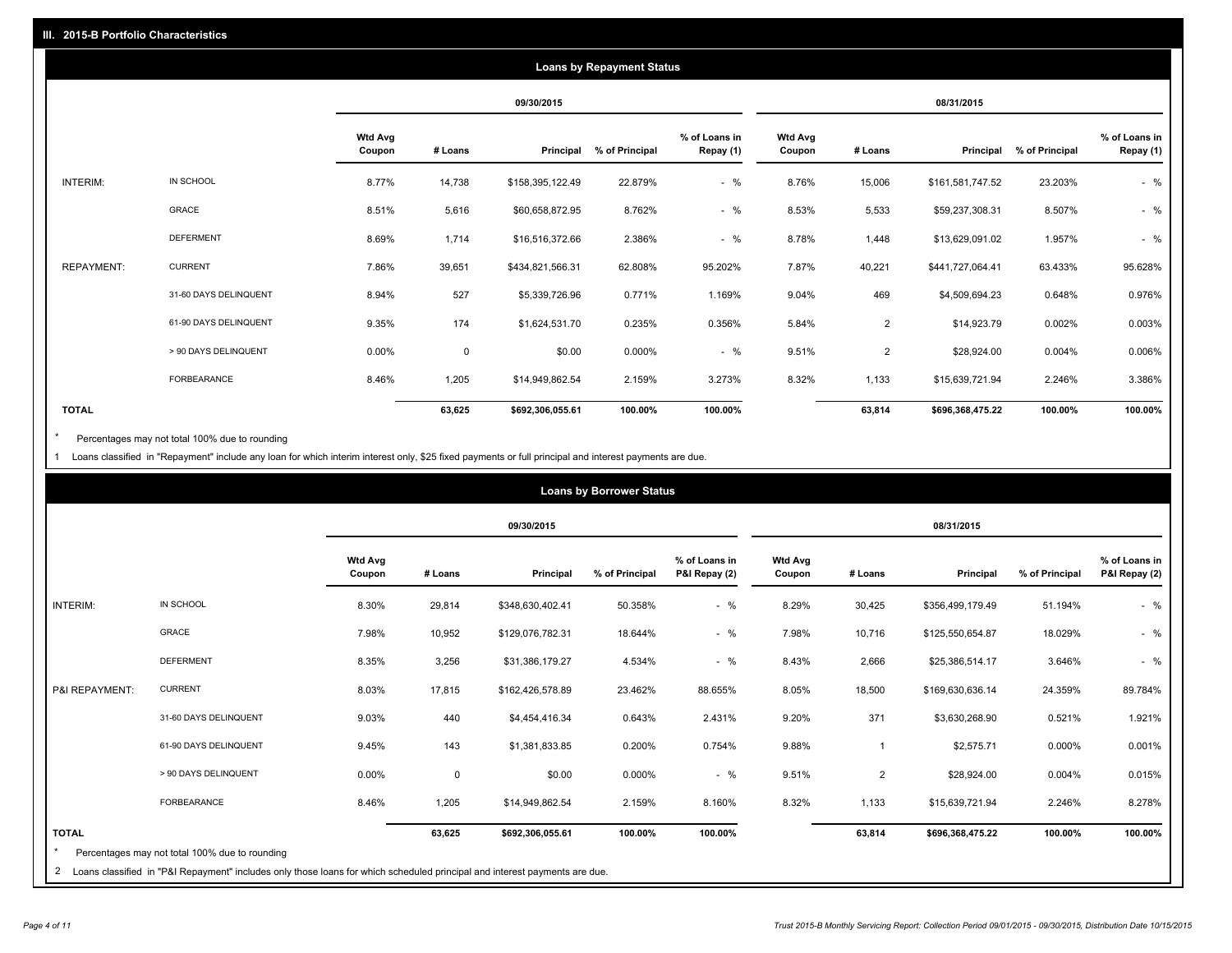|                                                                                                  | 9/30/2015        | 8/31/2015        |
|--------------------------------------------------------------------------------------------------|------------------|------------------|
| Pool Balance                                                                                     | \$738,747,161.90 | \$740,968,399.49 |
| Total # Loans                                                                                    | 63,625           | 63,814           |
| Total # Borrowers                                                                                | 42,688           | 42,811           |
| Weighted Average Coupon                                                                          | 8.19%            | 8.19%            |
| Weighted Average Remaining Term                                                                  | 128.59           | 128.59           |
| Percent of Pool - Cosigned                                                                       | 91.8%            | 91.8%            |
| Percent of Pool - Non Cosigned                                                                   | 8.2%             | 8.2%             |
| Borrower Interest Accrued for Period                                                             | \$4,603,121.38   | \$5,095,432.63   |
| <b>Outstanding Borrower Interest Accrued</b>                                                     | \$48,647,577.39  | \$46,849,185.54  |
| Gross Principal Realized Loss - Periodic                                                         | \$63,172.46      | \$102,824.76     |
| Gross Principal Realized Loss - Cumulative                                                       | \$165,997.22     | \$102,824.76     |
| Recoveries on Realized Losses - Periodic                                                         | \$0.00           | \$0.00           |
| Recoveries on Realized Losses - Cumulative                                                       | \$0.00           | \$0.00           |
| Net Losses - Periodic                                                                            | \$63,172.46      | \$102,824.76     |
| Net Losses - Cumulative                                                                          | \$165,997.22     | \$102,824.76     |
| Non-Cash Principal Activity - Capitalized Interest                                               | \$531,692.11     | \$517,737.74     |
| Since Issued Total Constant Prepayment Rate (CPR) (1)                                            | 3.89%            | 3.99%            |
| <b>Loan Substitutions</b>                                                                        | \$0.00           | \$0.00           |
| <b>Cumulative Loan Substitutions</b>                                                             | \$0.00           | \$0.00           |
| <b>Unpaid Servicing Fees</b>                                                                     | \$0.00           | \$0.00           |
| <b>Unpaid Administration Fees</b>                                                                | \$0.00           | \$0.00           |
| <b>Unpaid Carryover Servicing Fees</b>                                                           | \$0.00           | \$0.00           |
| Note Interest Shortfall                                                                          | \$0.00           | \$0.00           |
| Loans in Modification                                                                            | \$70,418.80      | \$43,490.57      |
| % of Loans in Modification as a % of Loans in Repayment (P&I)                                    | 0.04%            | 0.02%            |
|                                                                                                  |                  |                  |
|                                                                                                  |                  |                  |
| % Annualized Gross Principal Realized Loss - Periodic as a %<br>of Loans in Repayment (P&I) * 12 | 0.41%            | 0.65%            |
| % Gross Principal Realized Loss - Cumulative as a % of                                           |                  |                  |
| Original Pool Balance                                                                            | 0.02%            | 0.01%            |

(1) Since Issued Total CPR calculations found in monthly servicing reports issued on or prior to September 15, 2015 originally included loans that were removed from the pool by the sponsor because they became ineligible for the pool between the cut-off date and settlement date. On October 5, 2015, Since Issued Total CPR calculations were revised to exclude these loans and all prior monthly servicing reports were restated. For additional information, see 'Since Issued CPR Methodology' found on page 11 of this report.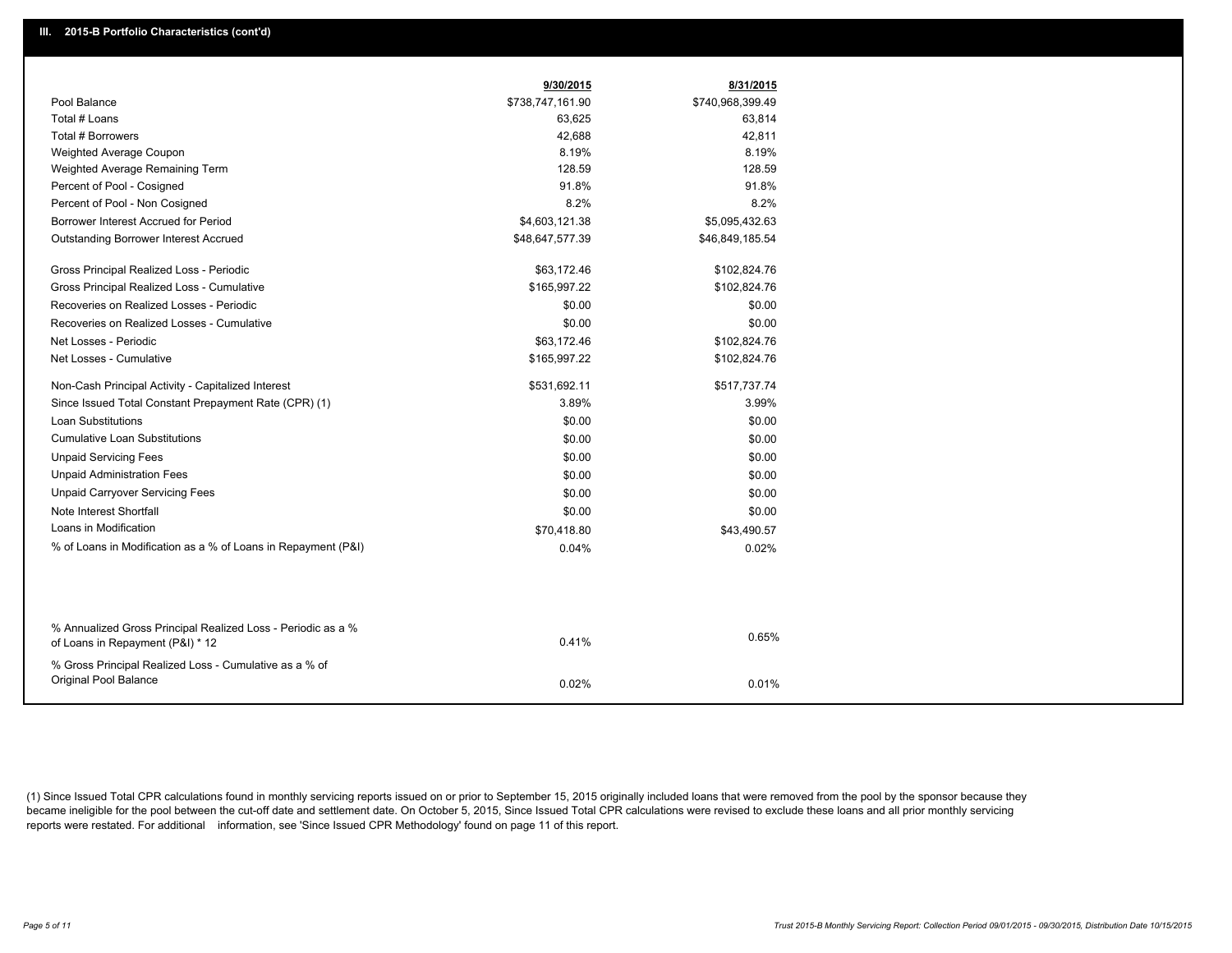#### **Loan Program**  A

|                                    | Weighted<br><b>Average Coupon</b> | # LOANS | <b>\$ AMOUNT</b> | $%$ *     |
|------------------------------------|-----------------------------------|---------|------------------|-----------|
| - Smart Option Interest-Only Loans | 7.00%                             | 14,098  | \$145,546,831.80 | 21.023%   |
| - Smart Option Fixed Pay Loans     | 8.24%                             | 17.729  | \$222,063,898.51 | 32.076%   |
| - Smart Option Deferred Loans      | 8.65%                             | 31.798  | \$324,695,325.30 | 46.901%   |
| - Other Loan Programs              | $0.00\%$                          | 0       | \$0.00           | $0.000\%$ |
| <b>Total</b>                       | 8.19%                             | 63,625  | \$692.306.055.61 | 100.000%  |

\* Percentages may not total 100% due to rounding

B

C

**Index Type**

|                       | Weighted<br><b>Average Coupon</b> | # LOANS | \$ AMOUNT        | $%$ *     |
|-----------------------|-----------------------------------|---------|------------------|-----------|
| - Fixed Rate Loans    | 9.80%                             | 10.554  | \$125,072,815.08 | 18.066%   |
| - LIBOR Indexed Loans | 7.83%                             | 53,071  | \$567,233,240.53 | 81.934%   |
| - Other Index Rates   | $0.00\%$                          |         | \$0.00           | $0.000\%$ |
| <b>Total</b>          | 8.19%                             | 63,625  | \$692,306,055.61 | 100.000%  |

\* Percentages may not total 100% due to rounding

## **Weighted Average Recent FICO**

| 3,129  | \$26,434,419.47  | 3.818%   |
|--------|------------------|----------|
|        |                  |          |
| 3,885  | \$36,368,155.93  | 5.253%   |
| 8,243  | \$84,500,631.28  | 12.206%  |
| 15,852 | \$171,176,544.84 | 24.726%  |
| 32,506 | \$373,710,679.09 | 53.981%  |
| 10     | \$115,625.00     | 0.017%   |
| 63,625 | \$692,306,055.61 | 100.000% |
|        |                  |          |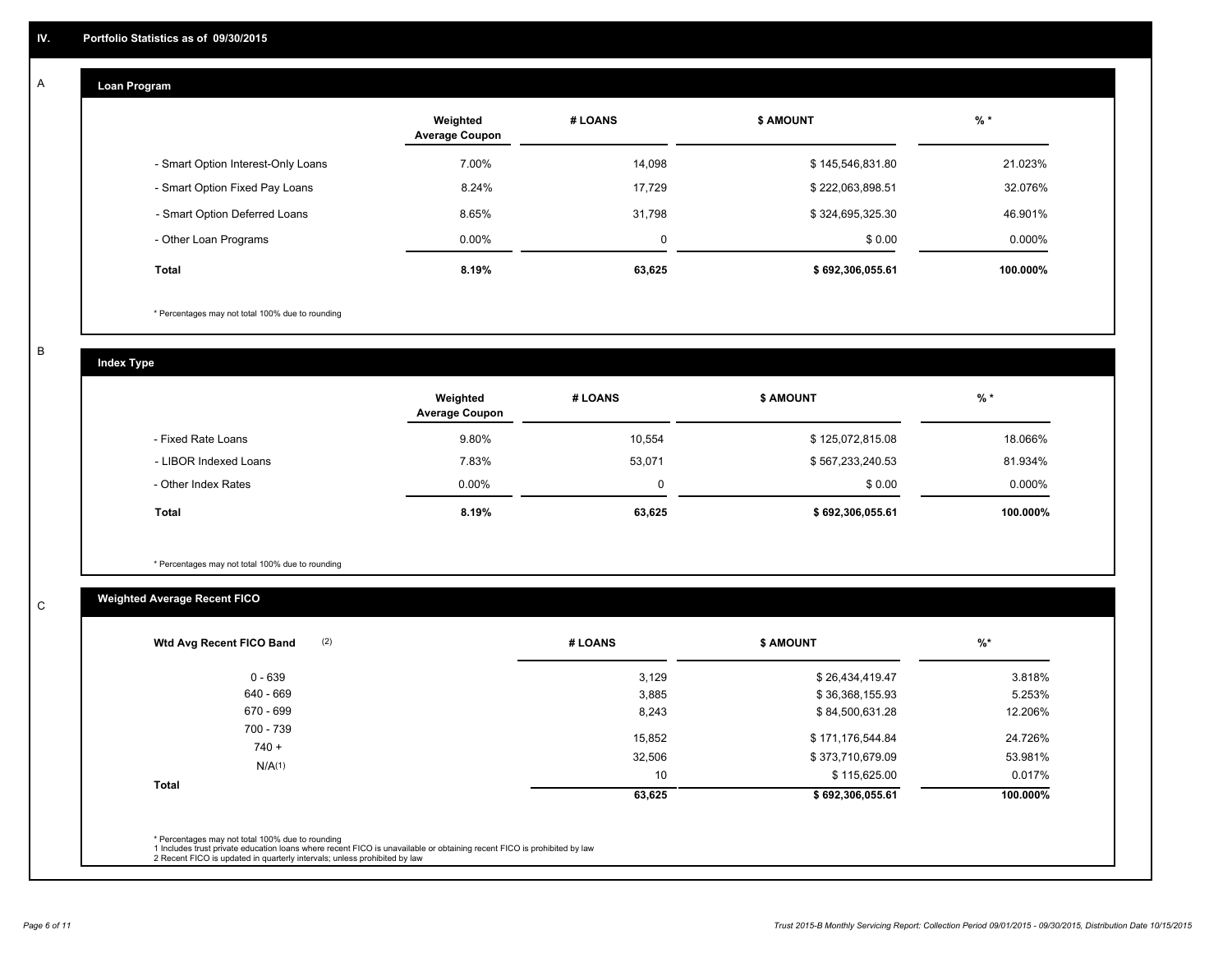| V. | 2015-B Reserve Account and Principal Distribution Calculations                                                                                                                |                  |  |
|----|-------------------------------------------------------------------------------------------------------------------------------------------------------------------------------|------------------|--|
| А. | <b>Reserve Account</b>                                                                                                                                                        |                  |  |
|    | Specified Reserve Account Balance                                                                                                                                             | \$1,896,081.00   |  |
|    | Actual Reserve Account Balance                                                                                                                                                | \$1,896,081.00   |  |
| В. | <b>Principal Distribution Amount</b>                                                                                                                                          |                  |  |
|    | Class A Notes Outstanding<br>i.                                                                                                                                               | \$565,373,959.83 |  |
|    | Pool Balance<br>ii.                                                                                                                                                           | \$738,747,161.90 |  |
|    | iii.<br><b>First Priority Principal Distribution Amount</b>                                                                                                                   | \$0.00           |  |
|    | Class A and B Notes Outstanding<br>iv.                                                                                                                                        | \$635,373,959.83 |  |
|    | First Priority Principal Distribution Amount<br>v.                                                                                                                            | \$0.00           |  |
|    | Pool Balance<br>vi.                                                                                                                                                           | \$738,747,161.90 |  |
|    | Specified Overcollateralization Amount<br>vii.                                                                                                                                | \$221,624,148.57 |  |
|    | viii. Regular Principal Distribution Amount                                                                                                                                   | \$118,250,946.50 |  |
|    |                                                                                                                                                                               |                  |  |
|    | Pool Balance<br>ix.                                                                                                                                                           | \$738,747,161.90 |  |
|    | First Priority Principal Distribution Amount<br>х.                                                                                                                            | \$0.00           |  |
|    | Regular Principal Distribution Amount<br>xi.                                                                                                                                  | \$118,250,946.50 |  |
|    | Available Funds (after payment of waterfall items A through J) *<br>xii.                                                                                                      | \$0.00           |  |
|    | Additional Principal Distribution Amount (min(ix - x - xi, xiii))<br>xiii.                                                                                                    | \$0.00           |  |
|    | * Represents 100% of value, if the principal balance of the pool is less than 10% of initial principal balance of the pool or the Class A and Class B notes are reduced to 0. |                  |  |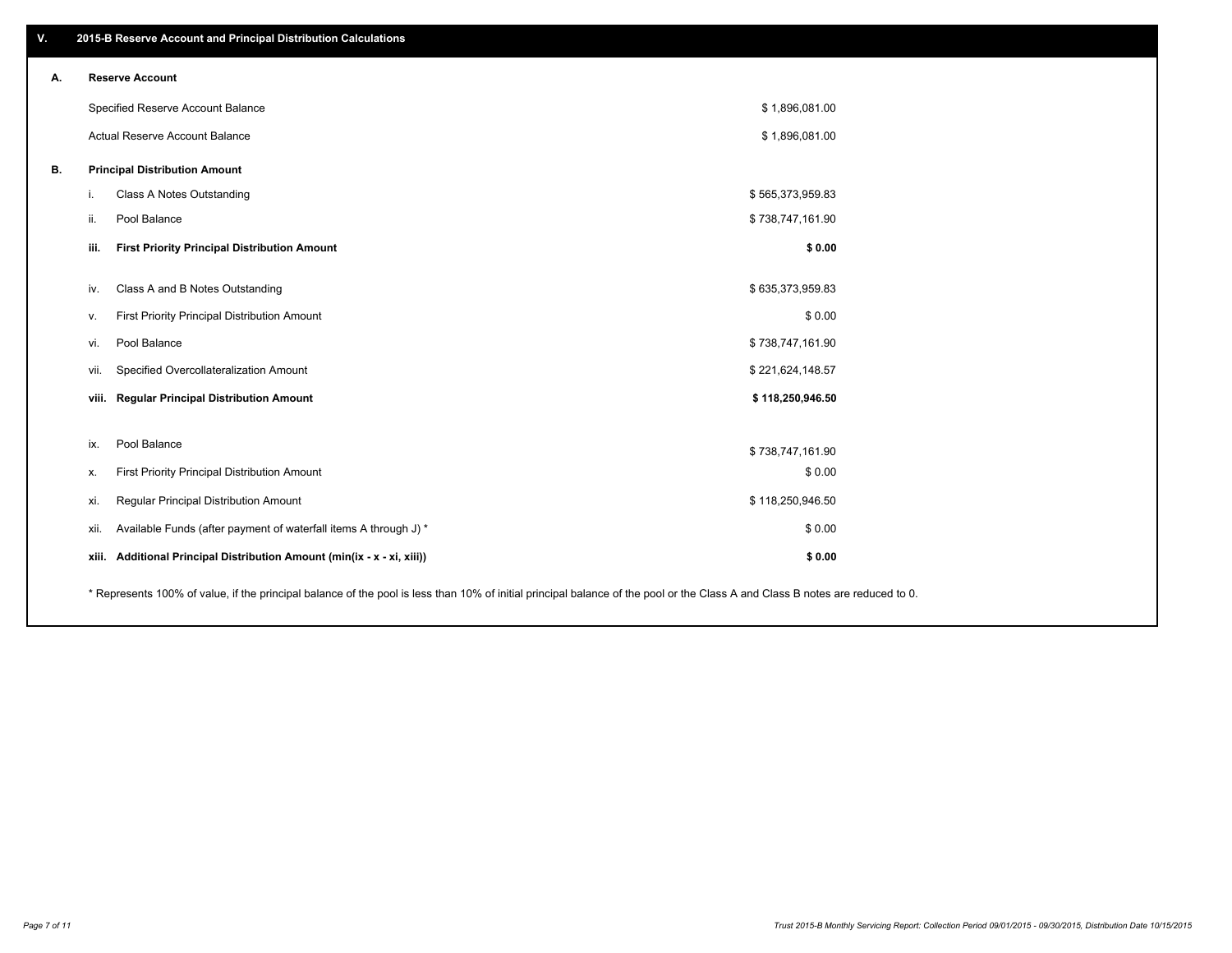|    |                                                                                   | Paid                 | <b>Funds Balance</b>             |
|----|-----------------------------------------------------------------------------------|----------------------|----------------------------------|
|    | <b>Total Available Funds</b>                                                      |                      | \$6,796,556.21                   |
| A  | <b>Trustee Fees</b>                                                               | \$20,750.00          | \$6,775,806.21                   |
| B  | <b>Servicing Fees</b>                                                             | \$464,314.20         | \$6,311,492.01                   |
| C  | i. Administration Fees<br>ii. Unreimbursed Administrator Advances plus any Unpaid | \$8,333.00<br>\$0.00 | \$6,303,159.01<br>\$6,303,159.01 |
| D  | Class A Noteholders Interest Distribution Amount                                  | \$861,993.47         | \$5,441,165.54                   |
| Е  | <b>First Priority Principal Payment</b>                                           | \$0.00               | \$5,441,165.54                   |
| F  | Class B Noteholders Interest Distribution Amount                                  | \$204,166.67         | \$5,236,998.87                   |
| G  | Class C Noteholders Interest Distribution Amount                                  | \$187,500.00         | \$5,049,498.87                   |
| н  | Reinstatement Reserve Account                                                     | \$0.00               | \$5,049,498.87                   |
|    | <b>Regular Principal Distribution</b>                                             | \$5,049,498.87       | \$0.00                           |
| J  | <b>Carryover Servicing Fees</b>                                                   | \$0.00               | \$0.00                           |
| Κ  | Additional Principal Distribution Amount                                          | \$0.00               | \$0.00                           |
| L. | Unpaid Expenses of Trustee                                                        | \$0.00               | \$0.00                           |
| М  | Unpaid Expenses of Administrator                                                  | \$0.00               | \$0.00                           |
| N  | Remaining Funds to the Residual Certificateholders                                | \$0.00               | \$0.00                           |

### **Waterfall Conditions**

|      | Pool Balance                                                                       | \$738,747,161.90 |
|------|------------------------------------------------------------------------------------|------------------|
| Ш.   | Class A and B Notes Outstanding                                                    | \$635,373,959.83 |
| iii. | Class C Noteholders' Interest Distribution Ratio (i / ii)                          | 116.27%          |
| IV.  | Minimum Ratio                                                                      | 110.00%          |
| ν.   | Is the Class C Noteholders' Interest Distribution Condition Satisfied (iii $>$ iv) |                  |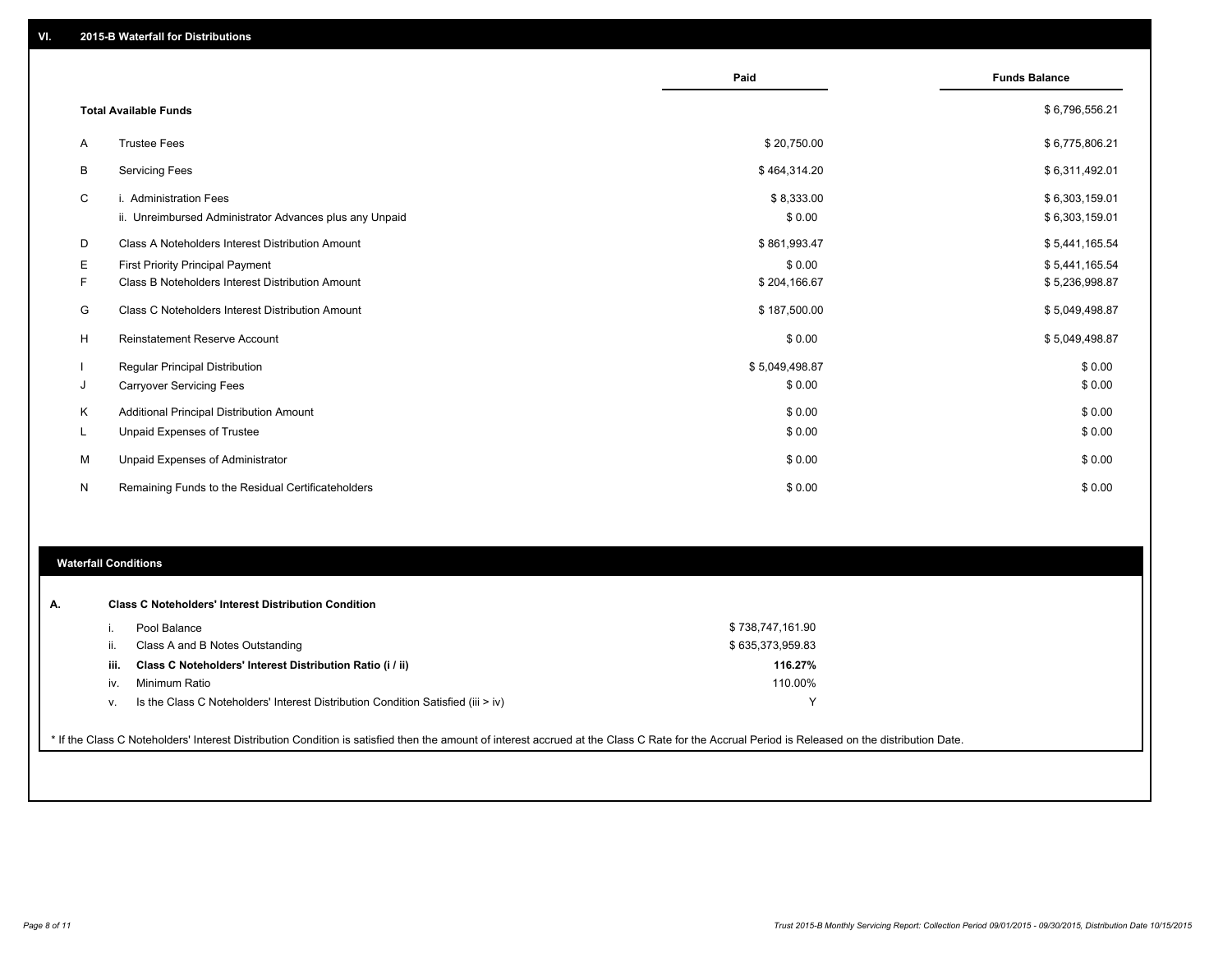| <b>Distribution Amounts</b>                                |                         |                         |                         |
|------------------------------------------------------------|-------------------------|-------------------------|-------------------------|
|                                                            | A1                      | A <sub>2</sub> A        | A <sub>2</sub> B        |
| Cusip/Isin                                                 | 78448QAA6               | 78448QAB4               | 78448QAC2               |
| <b>Beginning Balance</b>                                   | \$208,373,959.83        | \$192,000,000.00        | \$90,000,000.00         |
| Index                                                      | <b>LIBOR</b>            | <b>FIXED</b>            | <b>LIBOR</b>            |
| Spread/Fixed Rate                                          | 0.70%                   | 2.98%                   | 1.20%                   |
| Record Date (Days Prior to Distribution)                   | 1 NEW YORK BUSINESS DAY | 1 NEW YORK BUSINESS DAY | 1 NEW YORK BUSINESS DAY |
| <b>Accrual Period Begin</b>                                | 9/15/2015               | 9/15/2015               | 9/15/2015               |
| <b>Accrual Period End</b>                                  | 10/15/2015              | 10/15/2015              | 10/15/2015              |
| Daycount Fraction                                          | 0.08333333              | 0.08333333              | 0.08333333              |
| Interest Rate*                                             | 0.90655%                | 2.98000%                | 1.40655%                |
| <b>Accrued Interest Factor</b>                             | 0.000755458             | 0.002483333             | 0.001172125             |
| <b>Current Interest Due</b>                                | \$157,417.84            | \$476,800.00            | \$105,491.25            |
| Interest Shortfall from Prior Period Plus Accrued Interest | $\mathcal{S}$ -         | $\mathsf{\$}$ -         | $\mathcal{S}$ -         |
| <b>Total Interest Due</b>                                  | \$157,417.84            | \$476,800.00            | \$105,491.25            |
| <b>Interest Paid</b>                                       | \$157,417.84            | \$476,800.00            | \$105,491.25            |
| <b>Interest Shortfall</b>                                  | $\mathsf{\$}$ -         | $\mathsf{\$}$ -         | $\mathsf{\$}$ -         |
| <b>Principal Paid</b>                                      | \$5,049,498.87          | $\mathsf{\$}$ -         | $\mathsf{\$}$ -         |
| <b>Ending Principal Balance</b>                            | \$203,324,460.96        | \$192,000,000.00        | \$90,000,000.00         |
| Paydown Factor                                             | 0.021305902             | 0.000000000             | 0.000000000             |
| <b>Ending Balance Factor</b>                               | 0.857909118             | 1.000000000             | 1.000000000             |

\* Pay rates for Current Distribution. For the interest rates applicable to the next distribution date, please see https://www.salliemae.com/about/investors/data/SMBabrate.txt.

**VII. 2015-B Distributions**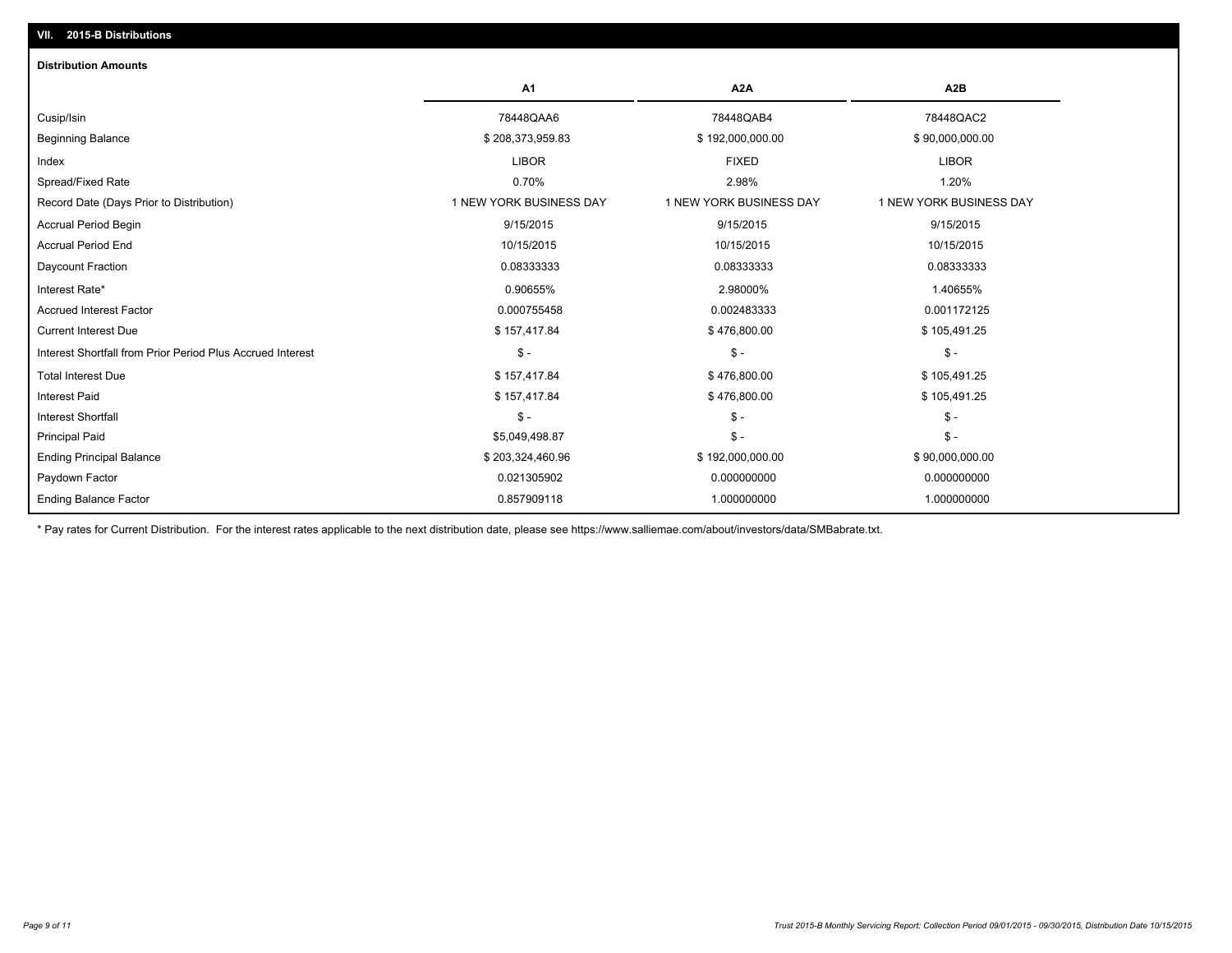| в<br>C<br>A3<br>78448QAD0<br>78448QAE8<br>78448QAF5<br>Cusip/Isin<br><b>Beginning Balance</b><br>\$75,000,000.00<br>\$70,000,000.00<br>\$50,000,000.00 |  |
|--------------------------------------------------------------------------------------------------------------------------------------------------------|--|
|                                                                                                                                                        |  |
|                                                                                                                                                        |  |
|                                                                                                                                                        |  |
| <b>LIBOR</b><br><b>FIXED</b><br><b>FIXED</b><br>Index                                                                                                  |  |
| Spread/Fixed Rate<br>4.50%<br>1.75%<br>3.50%                                                                                                           |  |
| 1 NEW YORK BUSINESS DAY<br>1 NEW YORK BUSINESS DAY<br>1 NEW YORK BUSINESS DAY<br>Record Date (Days Prior to Distribution)                              |  |
| 9/15/2015<br><b>Accrual Period Begin</b><br>9/15/2015<br>9/15/2015                                                                                     |  |
| <b>Accrual Period End</b><br>10/15/2015<br>10/15/2015<br>10/15/2015                                                                                    |  |
| 0.08333333<br>Daycount Fraction<br>0.08333333<br>0.08333333                                                                                            |  |
| 1.95655%<br>3.50000%<br>4.50000%<br>Interest Rate*                                                                                                     |  |
| <b>Accrued Interest Factor</b><br>0.001630458<br>0.002916667<br>0.003750000                                                                            |  |
| \$122,284.38<br><b>Current Interest Due</b><br>\$204,166.67<br>\$187,500.00                                                                            |  |
| Interest Shortfall from Prior Period Plus Accrued Interest<br>$S -$<br>$\mathsf{\$}$ -<br>$\mathsf{\$}$ -                                              |  |
| <b>Total Interest Due</b><br>\$122,284.38<br>\$204,166.67<br>\$187,500.00                                                                              |  |
| \$122,284.38<br>\$204,166.67<br>\$187,500.00<br><b>Interest Paid</b>                                                                                   |  |
| $\mathcal{S}$ -<br>$S -$<br>$\mathsf{\$}$ -<br><b>Interest Shortfall</b>                                                                               |  |
| $S -$<br>$\mathsf{\$}$ -<br><b>Principal Paid</b><br>$S -$                                                                                             |  |
| <b>Ending Principal Balance</b><br>\$75,000,000.00<br>\$70,000,000.00<br>\$50,000,000.00                                                               |  |
| 0.000000000<br>0.000000000<br>0.000000000<br>Paydown Factor                                                                                            |  |
| <b>Ending Balance Factor</b><br>1.000000000<br>1.000000000<br>1.000000000                                                                              |  |

\* Pay rates for Current Distribution. For the interest rates applicable to the next distribution date, please see https://www.salliemae.com/about/investors/data/SMBabrate.txt.

**VII. 2015-B Distributions**